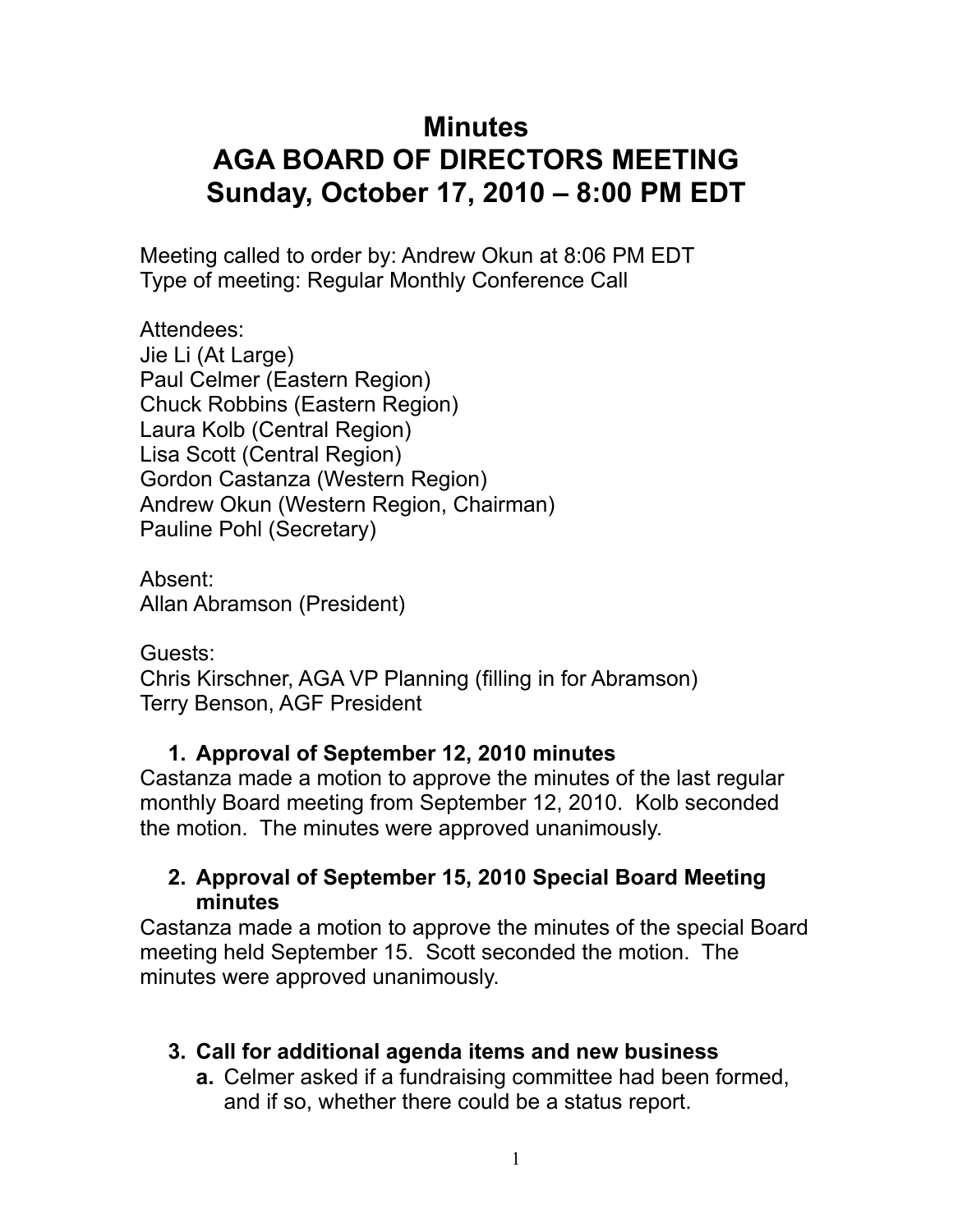# **4. President's Report (Kirschner acting for Abramson)**

- **a. Discussion item: Follow up to 10-Game Question**
	- **i.** Kirschner noted that having the 10-game policy eliminated leaves a void in the decision making process to choose representatives to big tournaments.
	- **ii.** Kirschner explained the process that was used to select representatives to the World Mind Sports Games and the Ing Masters' tournament since 2007.
	- **iii.** He proposes using the same process to select representatives to future tournaments when qualification tournaments are not practical.
	- **iv.** He favors using points earned over a period of a year to select competitors for a playoff.
	- **v.** Scott said the points systems are biased toward those who live close to a lot of tournaments, and she opposes systems that penalize members in more sparsely populated areas.
	- **vi.** Kirschner said that problem can be solved by choosing top players from each region and including an internet playoff.
	- **vii.**Scott said she likes that idea.
	- **viii.**Kirschner noted Abramson may not be in favor of that idea.
	- **ix.** Okun said we might leave some tournaments out of the new selection process and continue using the traditional selection criteria until a new system gains popularity.
	- **x.** Kirschner said the Fujitsu, the President's, the Chun-lun, and the World Student Tournaments have established procedures that have been used in the past, and those should continue.
	- **xi.** Celmer asked what the chief advantage of the proposed point system would be.
	- **xii.**Kirschner said it encourages more play among strong players. Beyond that, it makes tournament play more important, because the results are meaningful. It also could simplify the selection process. We don't want to use a different set of criteria for each tournament.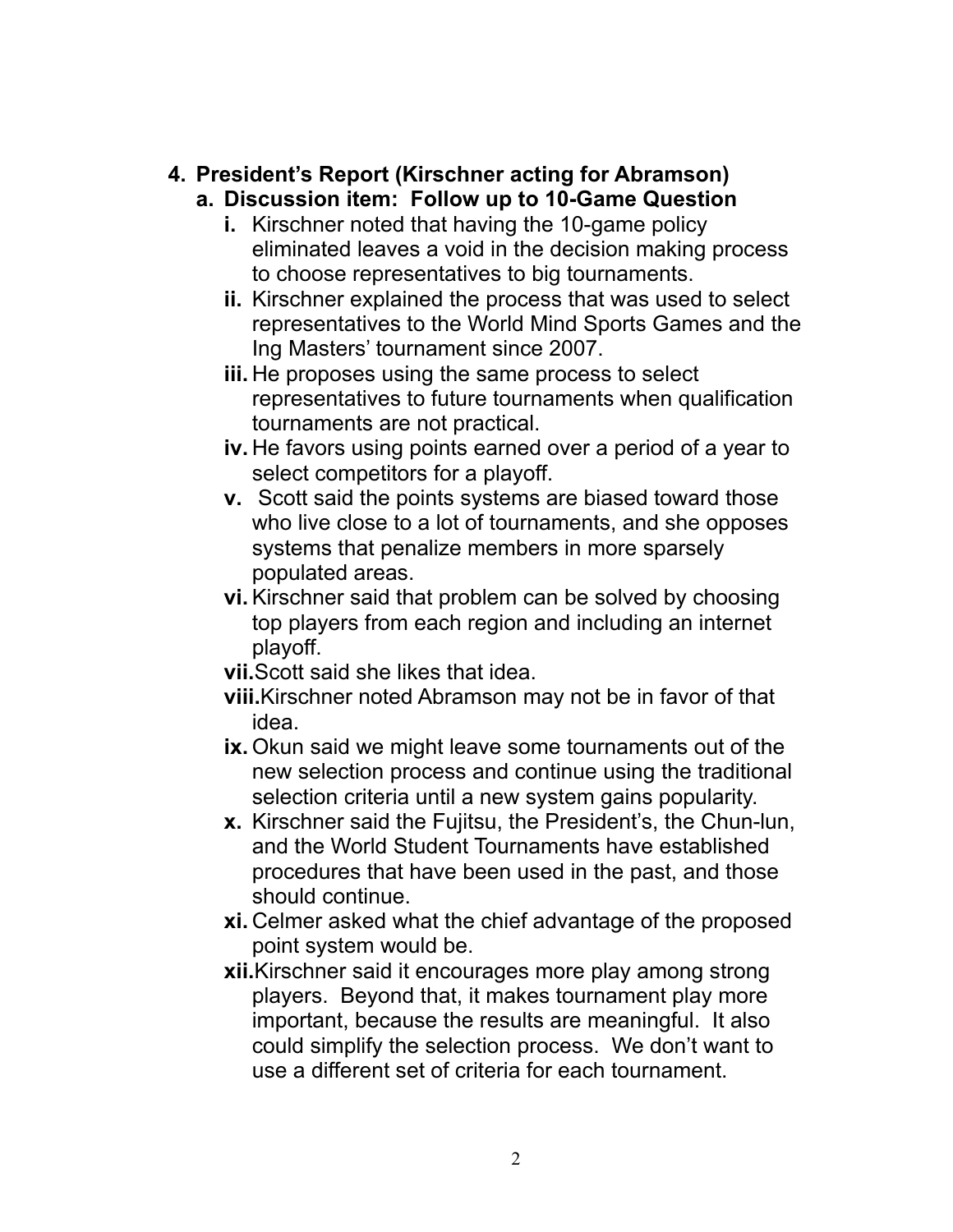- **xiii.**Jie Li asked if this new system would have kept the women professionals out of the last Women's tournament, because the professionals hadn't played any tournament games.
- **xiv.**Kirschner said tournament player selection could go either through the points system or through the ratings system.
- **xv.**Jie Li said the points system would just end up being a variation on the ten games rule.
- **xvi.**Kirschner said people would have to play tournaments to get points, but not a certain number of tournaments or games.
- **xvii.**Jie Li said he doesn't think people who lose the first two games in a qualifier tournament will have an incentive to keep playing and they would probably quit the tournament.
- **xviii.**Kirschner said a list of points accumulated through a particular point in time in the year, probably after the Congress will be kept and used for the following year. All of the points accumulated count and the top 16 points earners will qualify for the Fujitsu.
- **xix.**Castanza said he expects the same objection to a points system as was heard for the 10-game rule. Feng Yun would not have qualified for the women's tournament under a points system, so she will probably object just as much to the points system.
- **xx.**Kirschner said that you couldn't even play in a qualifier if you didn't have ten games under the old rule, but the points system is more open.
- **xxi.**Okun said because the idea is to have the points system done administratively, it is not a policy, so if there is a tournament such as the women's tournament or pair go, where there aren't that many candidates, it might be better not to use the points system. Professionals have traditionally been able to walk in to the Fujitsu, and if we make that tournament award points, it might fix the problems.
- **xxii.**Jie Li said he thinks the women professionals will resent the points system as much as they did the ten game rule.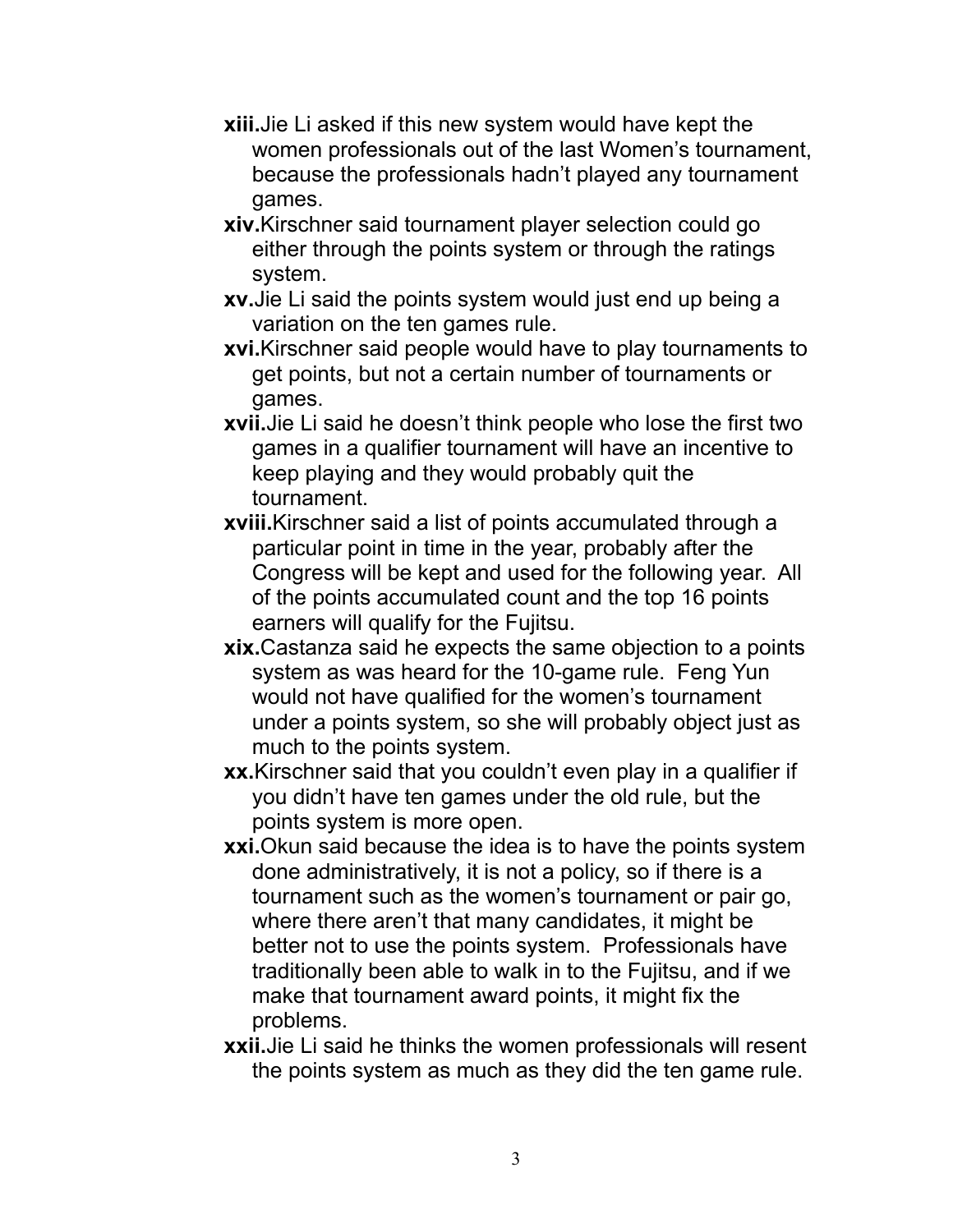- **xxiii.** Scott said she doesn't want to make rules to exclude people when we are trying to grow membership.
- **xxiv.**Kirschner said a way around that would be to invite pros without requiring anything from them.
- **xxv.**Jie Li said he would have a problem with treating the professionals better than other strong players.
- **xxvi.**Kirschner said the alternative is that if a person plays in a point granting tournament, the Fujitsu, Masters, US Open, etc., they could earn points for the following year. This way continuing to qualify would be almost automatic.
- **xxvii.**Castanza said the same objections will continue. A person who has chosen a professional path is being favored over those who may be just as strong of a go player, but has not been able to pursue the professional label.
- **xxviii.**Kirschner said if we don't make special rules for professionals, Feng Yun might continue to complain, but this points system would award points for playing in tournaments that strong players already enjoy competing in. There haven't been complaints about the system where it has been used so far.
- **xxix.**Celmer suggested awarding a prize of some sort to the top points earner each year.
- **xxx.**Kirschner said he isn't looking for a decision tonight about moving forward with a points system. He simply wants to suggest the points system as a way to encourage tournament play which was the objective of the ten game rule.

#### **(At this point Terry Benson joined the meeting, so we discussed item 5 a out of order)**

**xxxi.** Kirschner said he would like to float a proposal about the use of a points system rather than make an announcement about it right away. He doesn't think the Board needs to vote on it, he just wants to inform them and ask for their input.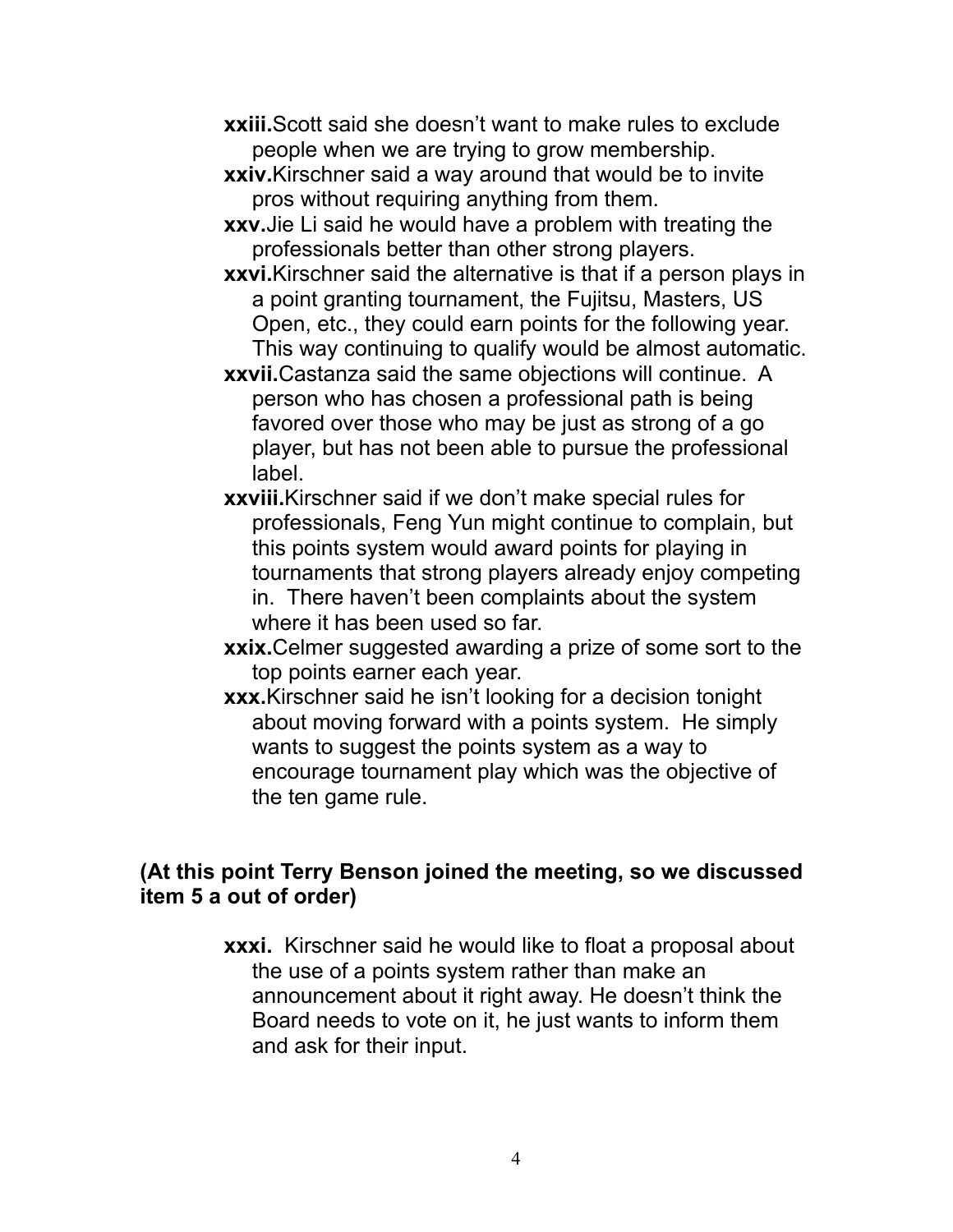- **b. Discussion Item: Follow up to all the recent e-mail comments**
	- **i.** Okun said many people have suggested that all of the comments posted on "lifein19x19" should be addressed in some way.
	- **ii.** Kirschner said he thinks Abramson should be involved on that and discuss it at the next meeting.

## **c. Decision item: Assembly Resolution**

- **i.** A resolution was passed at the Annual Assembly to drop public access to member ratings if membership has lapsed for two or three years.
- **ii.** Kirschner said Abramson strongly disagrees with the resolution, and there wasn't much debate or publicity about the idea. It was not on the agenda and no prior notice was given to anyone about the resolution. It would be bad to ignore a resolution that was passed, but it is also bad to change a major policy without wide discussion or notice in advance. He thinks the item should be placed on the agenda for next year's assembly and the item should be discussed widely before implementing the change.
- **iii.** Castanza agreed that there should be more discussion before a major change is made.
- **iv.** Kirschner said the people most affected would not likely be informed, unless they kept their e-mail addresses up to date with the AGA.
- **v.** Kirschner said since the resolution actually passed, we may be required to act in some way.
- **vi.** Scott said the vote was close, and the resolution was actually just for the Board to consider limiting access not to actually limit the access immediately.
- **vii.**Kirschner suggested releasing a statement saying we are discussing the idea and will put it on the agenda for next year's assembly and invite comments on the resolution.
- **viii.Castanza made a motion to table the implementation of the resolution until next year's assembly after we have received more input from members.**
- **ix. Kolb seconded the motion.**
- **x.** Robbins said we are undergoing a website improvement, and it would be poor management of our limited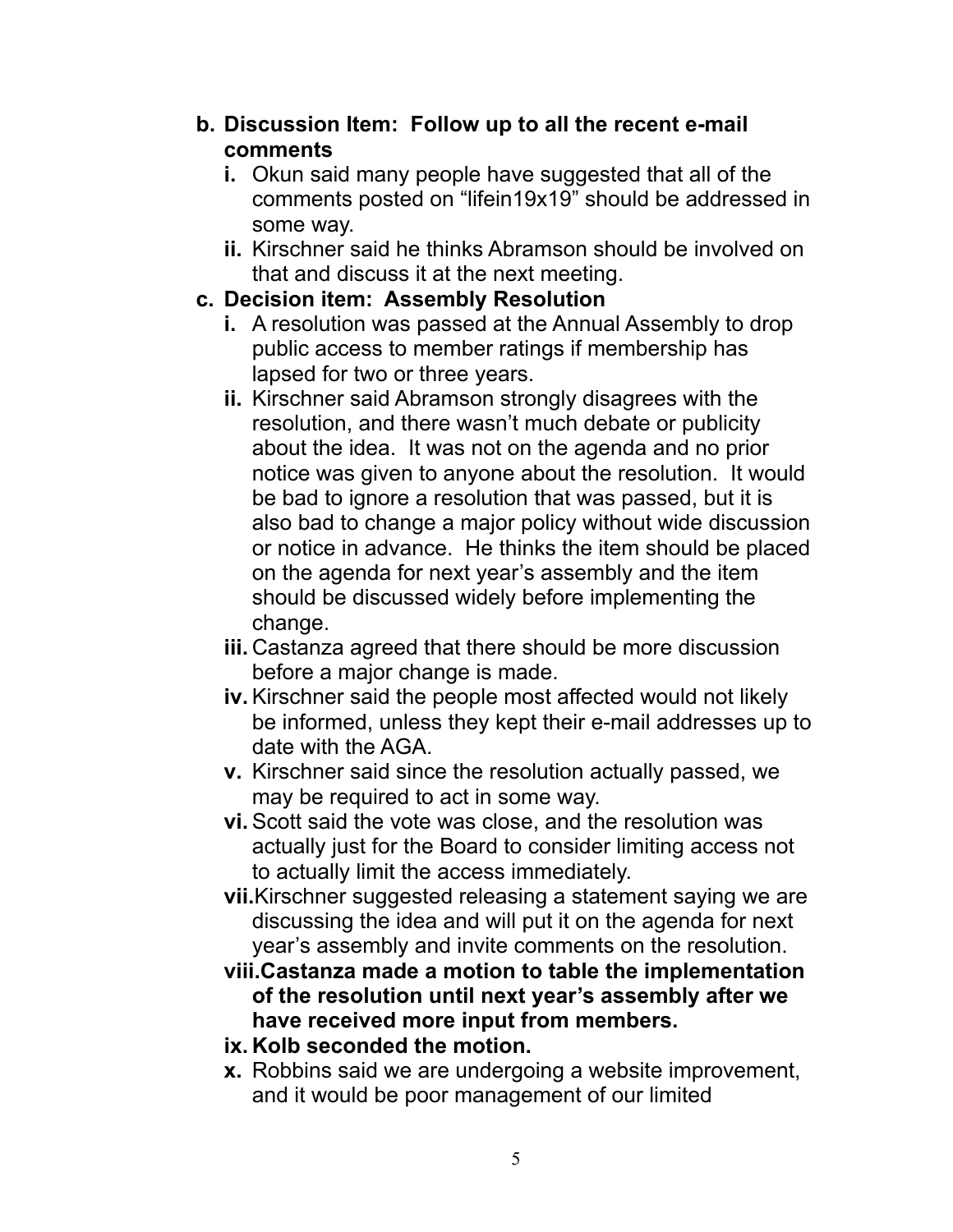resources to make this change until after the web redesign.

- **xi.** Castanza accepted Robbins' addition as a friendly amendment.
- **xii.**Okun said we won't make any changes until after the web redesign, but that doesn't mean we won't discuss the idea.

## **xiii.The motion passed unanimously.**

### **5. Old Business**

### **a. Discussion of Go Camps**

- **i.** The AGF has helped support the go camps for several years, and Benson joined the call to discuss what is going to happen with the children's go camps over the next few years.
- **ii.** Kirschner said someone came forward to volunteer to host a west coast camp next year.
- **iii.** Celmer asked what happened to the camp last year. Kirschner said we lost the organizer, and it took too long to find a replacement to have a west coast camp last year.
- **iv.** Scott said she talked to Karen Jordan and Jordan said she is still interested in the go camps and has some ideas for them.
- **v.** Benson said the AGF has a structure for awarding scholarships to go camps based on youth tournaments, and the scholarships were not awarded last year because the camp was canceled.
- **vi.** The AGF supported scholarships to the Congress instead of to go camps last year. Benson would like to know what is planned in the way of camps so he can plan the AGF budget.
- **vii.**Celmer said the Go Camps should have the same level of planning as a Go Congress, so the commitments should be made a year in advance like they are for the Congress.
- **viii.**Benson said a camp isn't as complicated as the Congress. The main problem is getting a professional to commit.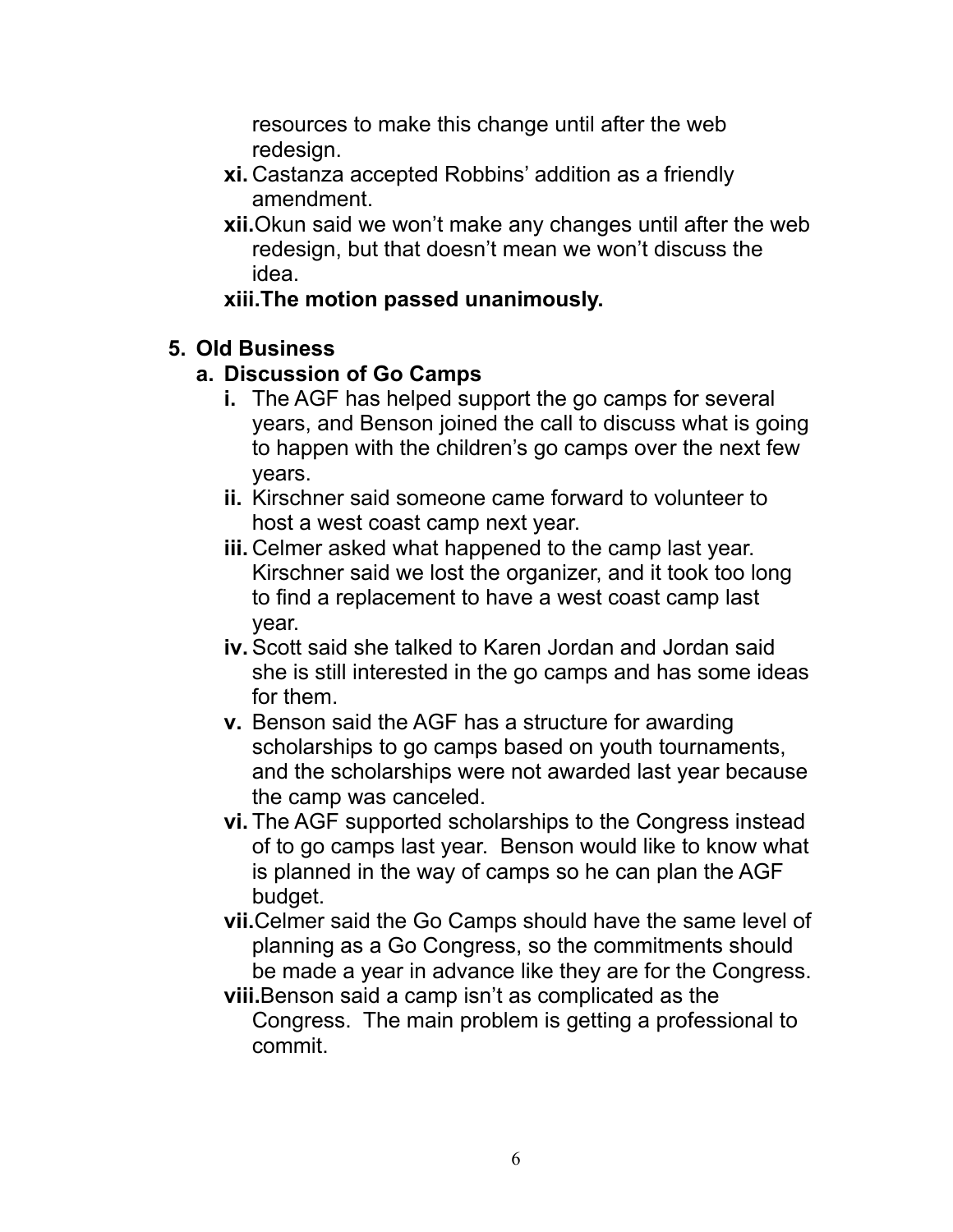- **ix.** Benson said go camps are a big priority for the AGF, and he uses the existence of the camps in his fundraising letters. People like to support camps.
- **x.** Benson asked if anyone objects to the AGF sending out a fundraising solicitation to AGA members every year rather than every other year as has been done in the past. They switched to an electronic mail last year which produced lower donations, but was more efficient because the expenses were so much less than a paper mailing. No one on the Board objected.

### **b. Creation of Audit Committee**

- **i.** Okun said that as a 501 c 4 corporation, we file a form 990 to the IRS every year. Our Treasurer submits the forms every year. As a Board, we are responsible for making sure the forms are properly filled out and that we have all required policies in place.
- **ii.** Okun would like some Board members to form an audit committee to review the forms every year.
- **iii.** Robbins said he would be willing to serve on an audit committee. Kolb said she would also like to be on the committee if she has time. Scott said she also would like to be involved if she has time.
- **iv.** Jie Li asked why the whole Board wouldn't automatically be involved in this.
- **v.** Okun said that the committee could have as their main responsibility circulating the documents for review. This should only be a twice per year sort of job, but it should be a formal requirement rather than a casual idea.
- **vi. Castanza made a motion that we form an audit committee. Robbins seconded the motion.**
- **vii.**Okun asked if they had an idea how many members to include on the committee. Castanza said three is good. Robbins said he would like there to be five members on the committee including members not on the Board.
- **viii.**Kirschner said that most of what goes onto the form 990 comes from administrative personnel, so maybe the Treasurer should be included on the committee.
- **ix.** Okun said the Treasurer submits the numbers, but the Board has the responsibility to make sure they are